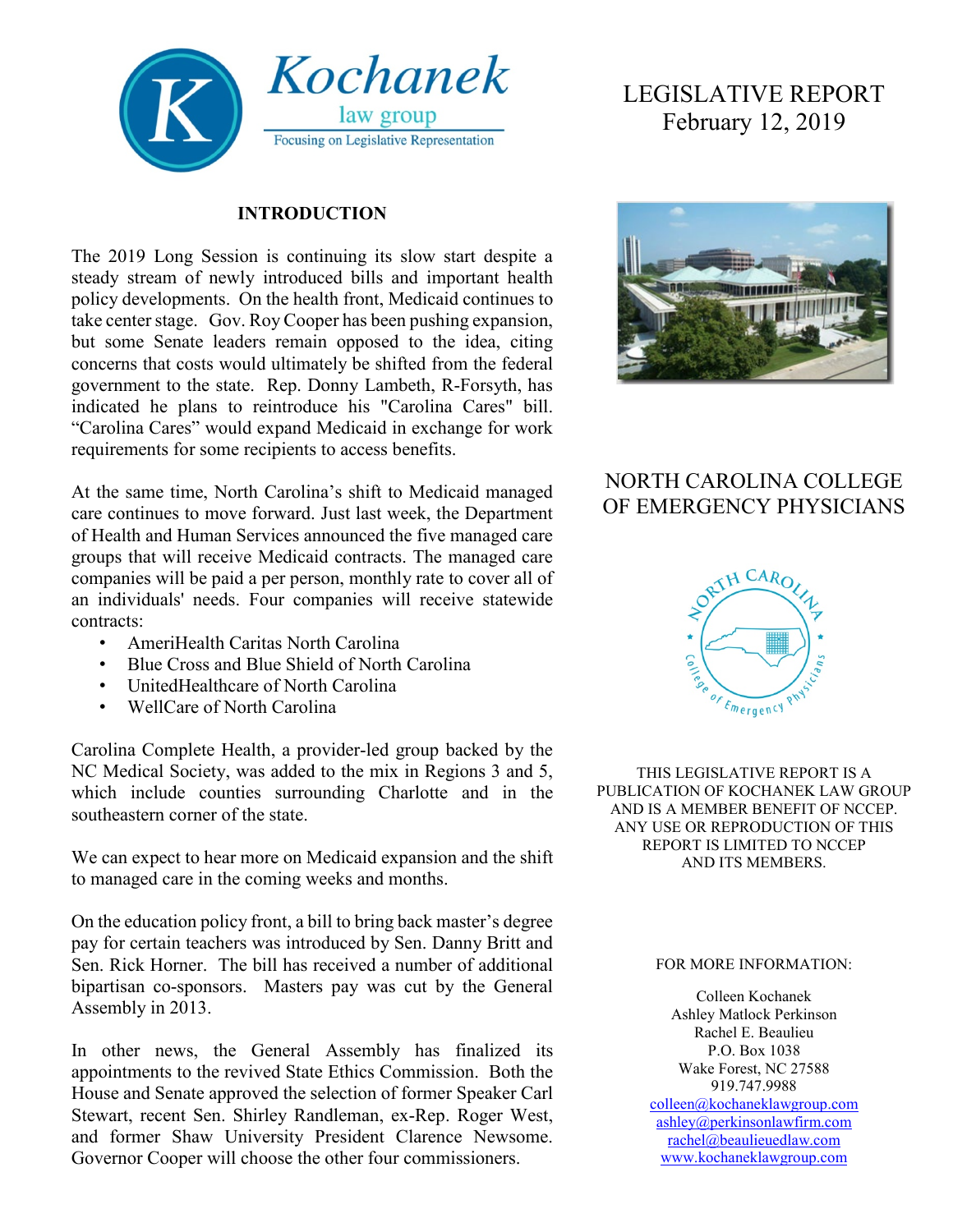#### **BILLS OF INTEREST**

HOUSE BILL 20, Remove Silent Sam/UNC-Chapel Hill, would direct the chancellor of the University of North Carolina at Chapel Hill to: (1) permanently remove from the campus of UNC-Chapel Hill the monument, including the pedestal and statue, that is an object of remembrance depicting a Confederate soldier, commonly identified as "Silent Sam"; and (2) transfer the entire monument into the custody of the Department of Natural and Cultural Resources. The Department would move the monument to a new site in a cemetery located in the State that is the burial location of a significant number of Confederate soldiers of the Civil War. The bill would further prohibit the UNC Board of Governors from directing the relocation of the monument unless it is in accordance with these provisions. **Introduced by Representative Alexander and referred to the House State and Local Government Committee.**

HOUSE BILL 22, Woman's Right to Know Addition/Ashley's Law, would:

- require additional information to be provided to a woman seeking a medical abortion under the Woman's Right to Know Act;
- require that, immediately before administering the drug Mifepristone, the physician or qualified health professional inform the woman that:
	- o it is possible to stop a drug-induced abortion by not taking the Mifepristone and taking progesterone to reverse the effects of the Mifespristone;
	- o information on how, where, and from whom women can obtain assistance in discontinuing a medical abortion is available on the Department of Health and Human Services' website;
- require that, immediately before administering the drug Misoprostol, the physician or qualified professional provide medical proof to the woman that fetal death has occurred; and
- require DHHS to update its website to include the above information relating to the drug Mifepristone as well as information on how, where, and from whom women can obtain assistance in discontinuing the drug-induced abortion process.

#### **Introduced by Representative Pittman and referred to the House Judiciary Committee.**

HOUSE BILL 28, Prohibit Abortions After 13 Weeks, would make it lawful to advise, procure, or cause a miscarriage or abortion during the first 13 weeks of a woman's pregnancy (currently, during the first 20 weeks), or after the thirteenth week (currently, after the 20th week) if there is a medical emergency, when the procedure is performed by a qualified, licensed physician in a licensed hospital. **Introduced by Representatives Kidwell, Speciale, and Presnell and referred to the House Judiciary Committee.**

HOUSE BILL 29, Standing Up for Rape Victims Act of 2019, would:

- enact a statewide sexual assault examination kit testing protocol, setting out notification and submission requirements for kits completed on or after July 1, 2019, including:
	- o require collecting agencies to preserve kits and notify the appropriate law enforcement agency;
	- o require the law enforcement agency to take custody of kits within 7 days of notification, submit reported kits to the State Crime Lab or other approved lab within 45 days of taking custody, and submit unreported kits to the Department of Public Safety within 45 days of taking custody;
- establish a process for handling kits completed on or before January 1, 2018, including: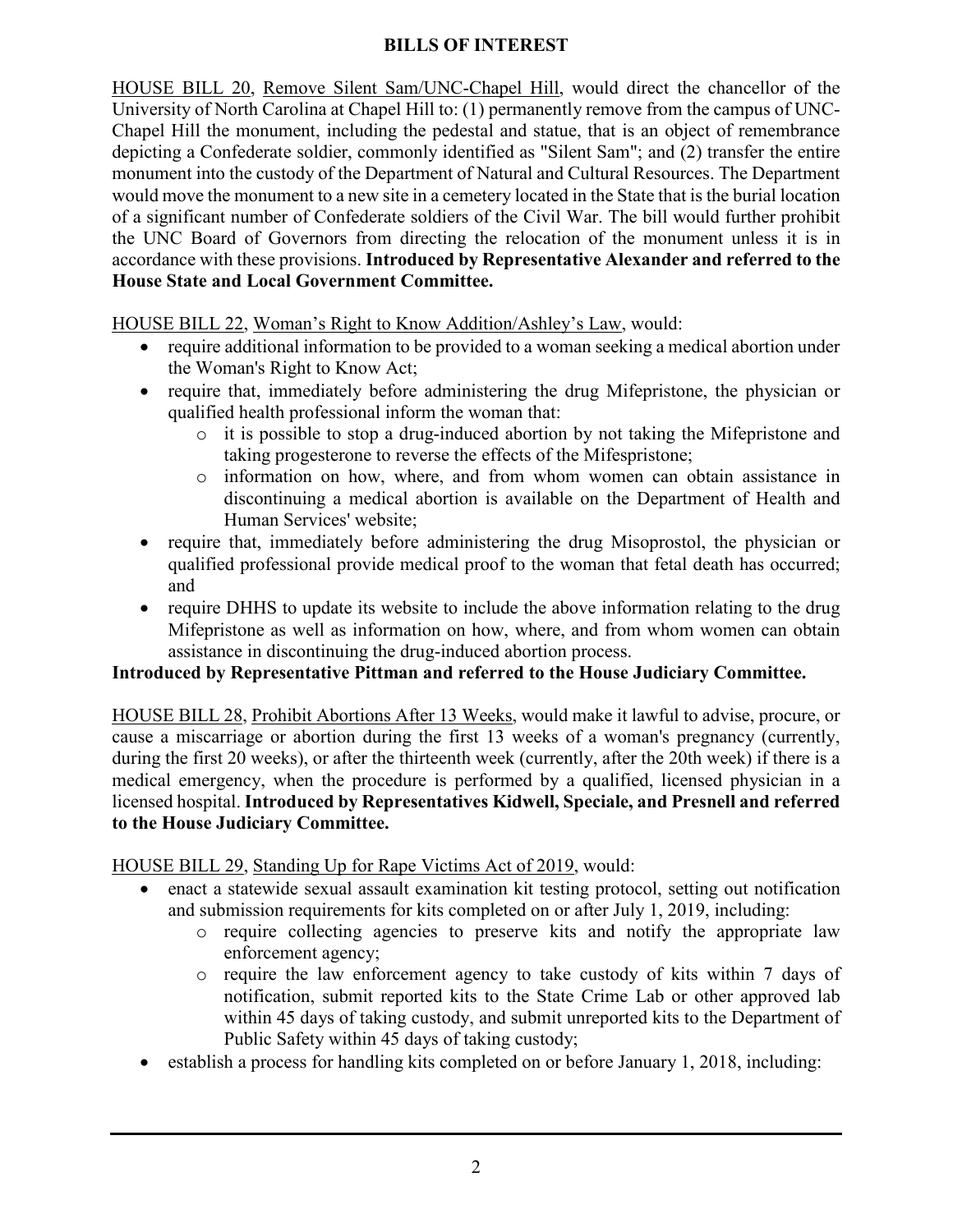- $\circ$  direct law enforcement agencies with kits completed on or before January 1, 2018, to establish a review team within three months of the legislation becoming law to determine the priority of kits to be submitted to the State Crime Lab for testing;
- o prohibit submission to the State Crime lab of kits that are unreported (and must be sent to DPS for storage), that are confirmed unfounded by the law enforcement agency and review team, and that resulted in a criminal conviction where the convicted person does not seek DNA testing and the convicted person's DNA profile is already in CODIS;
- o establish parameters for the State Crime Laboratory or another approved laboratory's testing of these kits and the entering of eligible DNA profiles developed from those kits into the CODIS database
- establish that lack of compliance with the statute does not constitute grounds to challenge the validity of DNA evidence in any criminal or civil proceeding, justify the exclusion of evidence generated from a sexual assault examination kit, or provide a basis for request that an accused or convicted person's case be dismissed or conviction set aside, or providing a cause of action or civil claim;
- require the Department of Justice and other entities to develop and provide training programs to law enforcement and their sexual assault examination kit review teams;
- require a law enforcement agency that receives an actionable CODIS hit on a submitted DNA sample to provide electronic notice of the specified arrest or conviction information to the State Crime Laboratory within 15 days of the triggering event; and
- appropriate \$3 million in nonrecurring funds from the General Fund to the Department of Justice for each fiscal year of the 2019-21 fiscal biennium for testing of untested sexual assault examination kits and \$800,000 in recurring funds for 2019-20 from the General Fund to the Department of Justice for six full-time forensic scientist positions.

#### **Introduced by Representatives Boles, Belk, C. Smith, and Richardson and referred to the House Judiciary Committee.**

HOUSE BILL 30, Official State Frozen Treat, would adopt ice cream as the official frozen treat of the State of North Carolina. **Introduced by Representative Torbett and referred to the House State and Local Government Committee.**

HOUSE JOINT RESOLUTION 36, Invite Governor/State of State, would require the appointment of a committee of six Representatives and six Senators by the presiding officers of the respective houses to invite Governor Roy Cooper to address a joint session of the House and Senate at 7:00 P.M. on February 18, 2019, and would invite Governor Cooper's cabinet nominees to attend the joint session. **Introduced by Representative Lewis. The resolution was approved by the House and will next be considered by the Senate.**

HOUSE BILL 37, Child Sex Abuse/Extend Statute of Limitations would authorize plaintiffs to file civil actions against a defendant for sexual abuse suffered while the plaintiff was under 18 years of age, until the plaintiff reaches 45 years of age. Effective from January 1, 2020, to December 31, 2020, the bill would also "revive any civil action for child sexual abuse otherwise time- barred under (existing law) as it existed immediately before the enactment" of H37. **Introduced by Representatives Riddell, White, Torbett, and B. Turner and referred to the Judiciary Subcommittee on Civil Matters and, if favorable, the Appropriations Subcommittee on Justice and Public Safety and, if favorable, Rules, Calendar, and Operations of the House.**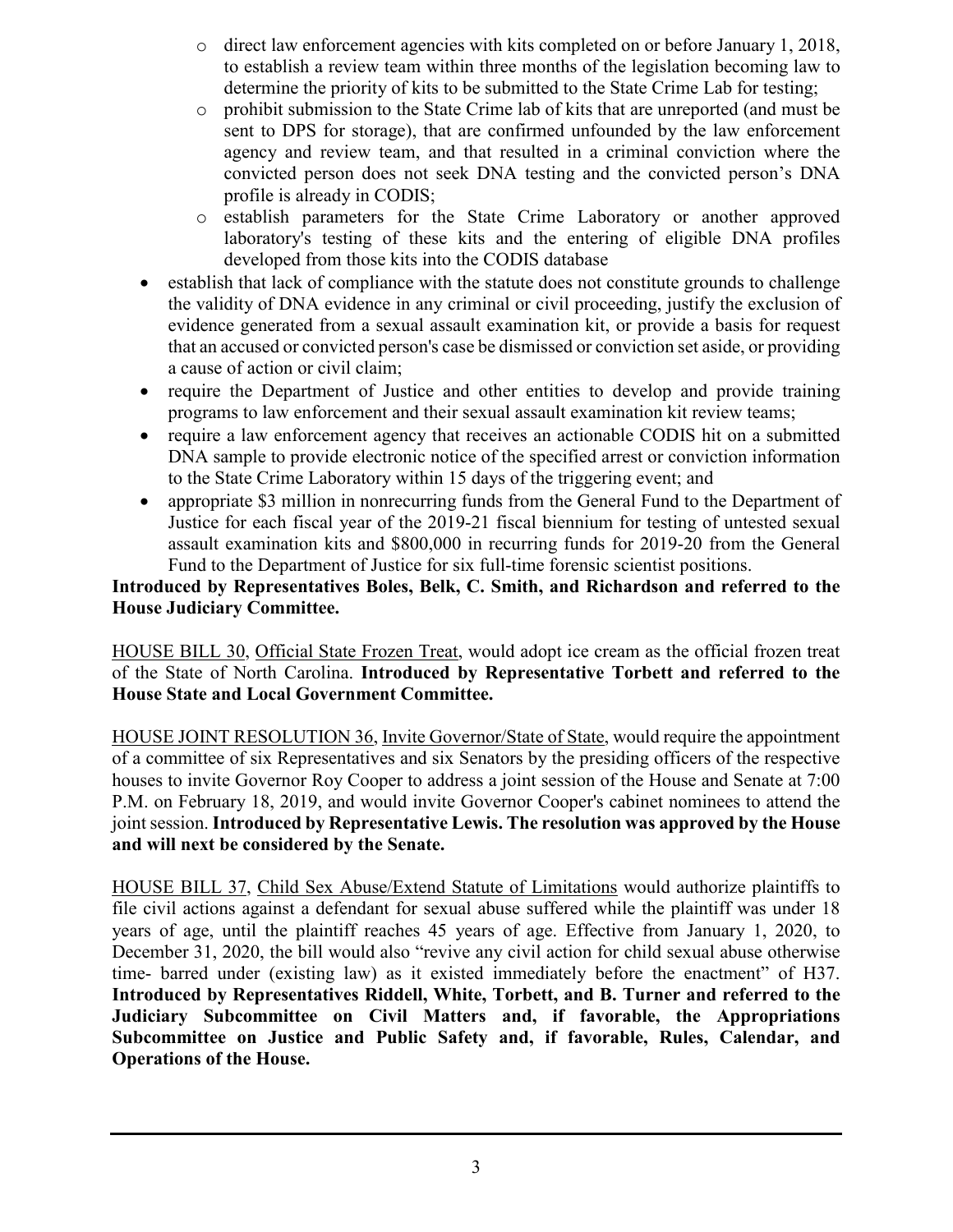HOUSE BILL 43, Establish Standards for Surgical Technology, would:

- define surgical technology and surgical technologist;
- establish that a surgical technologist can only be employed in a hospital or ambulatory surgical facility if he or she has met one of the following requirements:
	- o successfully completed a program accredited by the Commission on Accreditation of Allied Health Education Programs or another nationally accredited educational program for surgical technologists and holds and maintains the Certified Surgical Technologist credential issued by the National Board of Surgical Technology and Surgical Assisting or its successor; or
	- o successfully completed an appropriate training program for surgical technology in the United States Army, Navy, Air Force, Marine Corps, or Coast Guard or in the United States Public Health Service; or
	- o was employed in a hospital or ambulatory surgical center on December 31, 2019 or during the two years immediately preceding December 31, 2019; or
	- o practiced surgical technology as an employee of an agency or institution of the federal government;
- allow a hospital or ambulatory surgical facility to employ or contract with an individual to practice surgical technology for a probationary 12-month period immediately following completion of an accredited surgical technology program but prohibit continued employment unless the individual holds the Certified Surgical Technologist credential issued by the National Board of Surgical Technology and Surgical Assisting;
- allow a hospital or ambulatory surgical facility to employ or contract with an individual, who has not completed an accredited surgical technology program but meets one of the other established qualifications to practice surgical technology as long as that individual completes 15 hours per year of continuing education approved by the National Board of Surgical Technology and Surgical Assisting;
- allow a hospital or ambulatory surgical facility to employ or contract with an individual who does not meet any of the qualifications previously specified if:
	- o the hospital or facility makes a diligent effort, but is unable, to employ or contract a sufficient number of qualified surgical technologists; and
	- o the hospital or facility retains, on the premises, a written record of its efforts to employ or contract with a sufficient number of qualified surgical technologists;
- clarify that this legislation does not prohibit a licensed practitioner from performing surgical technology tasks or functions if the practitioner is acting within the scope of his or her license; and
- allow the Department of Health and Human Services to take adverse action against hospital or a facility for a violation of their respective statute.

#### **Introduced by Representatives Murphy, Lambeth, and Humphrey and referred to the House Health Committee.**

SENATE BILL 19, Repeal 2015 Law Relating to Monuments, is identical to House Bill 10, summarized in the February 4, 2019, Legislative Report. **Introduced by Senators Lowe and Foushee and referred to the Senate Rules Committee.**

### SENATE BILL 20, Emergency Worker Protection Act, would:

• make assault with a firearm on a law enforcement, probation, or parole officer or on a member of the North Carolina National Guard, or on a person employed at a State or local detention facility a Class D felony (currently, Class E felony);